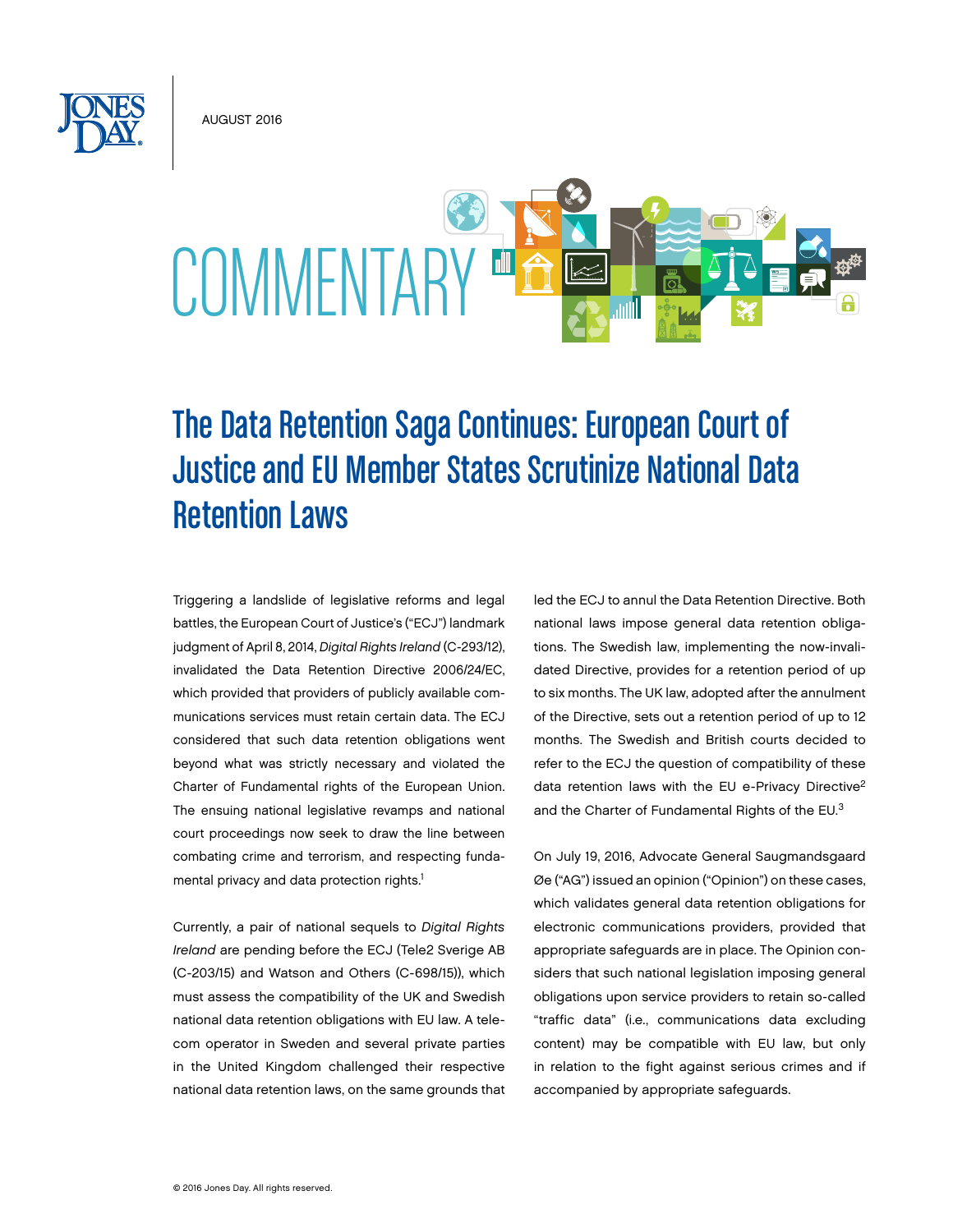This *Commentary* provides a summary overview of the Opinion and the status of current data retention laws in selected EU Member States.

## The AG's Opinion

Drawing on the court's findings in *Digital Rights Ireland*, the Opinion dismissed the parties' claim that national law imposing an obligation of general data retention constitutes a violation of EU law in itself. While emphasizing that general data retention obligations entail a serious interference with the right to privacy and protection of personal data, the Opinion recognizes that such rules also benefit law enforcement. Furthermore, as explicitly provided in the EU e-Privacy Directive, EU Member States have the right to adopt legislative measures providing for the retention of data for limited periods of time.

Accordingly, the Opinion finds that national legislation imposing general data retention obligations may be compatible with EU law, but only in conjunction with the following safeguards:

- Any data retention obligation must have a proper legal basis that is adequately accessible and foreseeable and that provides adequate protection against arbitrary interference.
- Such obligation must observe the rights elaborated in the Charter of Fundamental Rights of the EU, particularly the right to privacy and the right to the protection of personal data. This requirement is considered to be met as long as the content of the communications is not retained.
- The obligation must pursue an objective of general interest that, according to the Opinion, can be only the fight against serious crime, to the exclusion of lower-level offenses or noncriminal proceedings. However, the Opinion does not define "serious crime," other than listing the examples of terrorism, murder, kidnapping, and child pornography, and despite the fact that the UK High Court judgment under appeal at the national level precisely criticized this lack of clarity in what constitutes a "serious crime."
- The obligation must be appropriate, necessary, and proportionate to achieve the defined objective of fighting

serious crime. Thus, data retention obligations cannot go beyond what is strictly necessary to attain such goal, and where no other less-restrictive but as-effective means are available. In this regard, the Opinion emphasizes that users, geographic areas, and means of communications covered by the law can vary. The Opinion considers it preferable to exclude data from the retention obligation that is particularly sensitive in terms of fundamental rights, such as data that is subject to professional privilege or data enabling the identification of a journalist's source. Nevertheless, it also recognizes that limiting retention obligations to a specific geographic area or a particular means of communication could considerably reduce the utility of the measures.

- All protections stated by the court in the *Digital Rights Ireland* case must be respected, in particular: (i) prior review by a court or an independent administrative body before access to data is granted (possibly *ex post facto* in the case of extreme urgency); (ii) data must be retained within the EU; and (iii) strict limitations on the retention period: the Opinion does not take a final stance on existing national retention periods but indicates that a duration of six months has already been considered as reasonable. The Opinion further requests that national laws expressly lay down an obligation to delete any retained data, once its use is no longer necessary in combating serious crime.
- Finally, the obligation must be proportionate to the objective of the fight against serious crime. In line with democratic values, the advantages offered by the data retention obligation must outweigh its inherent risks.

The Opinion considers the above safeguards to be mandatory and cumulative. According to the AG, they constitute a minimum threshold that can be enhanced by additional requirements imposed by EU Member States. However, the Opinion leaves it to national courts to decide whether, in each particular jurisdiction, those safeguards are sufficiently met.

## Impact of the Opinion

Although AG opinions are generally nonbinding, the ECJ tends to follow their advice in the majority of cases. AG opinions nevertheless leave scope for further clarification, and in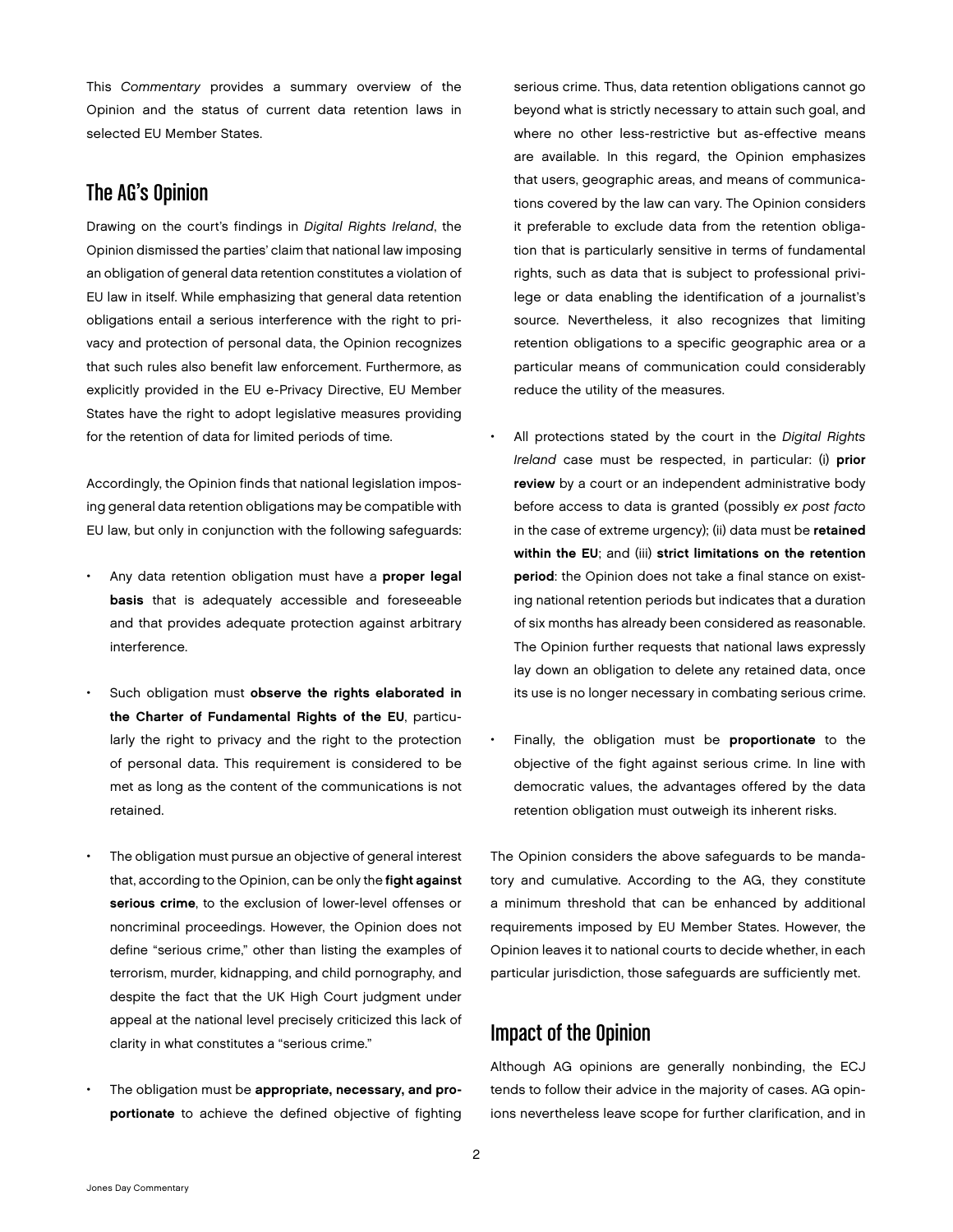particular in the present case in relation to what constitutes a "serious crime" and what retention duration is proportionate. Clearly, however, the Opinion calls into question any national legislation of EU Member States that does not adequately cover the list of mandatory safeguards. Final rulings in both the Swedish and UK cases are expected by end-2016.

In the meantime, the EU e-Privacy Directive, which provides for the right to impose data retention obligations, is currently under revision. A [consultation](https://ec.europa.eu/digital-single-market/en/news/public-consultation-evaluation-and-review-eprivacy-directive) was launched in April 2016, and the Commission is expected to prepare a new legislative proposal by the end of 2016, although it remains unclear if and how data retention rights may be amended.

#### Status of Data Retention Laws in Selected EU Member States

Belgium. In June 2015, the Belgian Constitutional Court annulled the national law implementing the invalidated Data Retention Directive. Subsequently, the Belgian legislature drafted a new law, on the basis of the findings in the *Digital Rights Ireland* judgment. The new law aims to achieve greater proportionality, thereby granting access to retained data only where the pursued objective cannot be achieved by more privacy-conscious means. Although the standard data retention period is 12 months, access is now more restricted and tailored to the severity of the crime. Accordingly, for minor crimes, access to retained data can be granted only for a maximum period of six months. For more severe crimes, access can be requested for nine months, with a maximum period of 12 months for the most serious crimes. Additionally, physicians, lawyers, and journalists receive additional protection in view of their legal privilege. The law was adopted on May 29, 2016, and entered into effect on July 28, 2016.

France. The current French legal framework defining data retention is principally set out in the Code of Posts and Electronic Communications ("CPEC") (Article L. 34-1) and its implementing regulations (Art. R. 10 12 and *seq*. CPEC), and in the Law of June 21, 2004, on confidence in the digital economy (Article 6, II) and its implementing regulation (Decree n°2011-219 of February 25, 2011).

Pursuant to the CPEC, electronic communications operators must retain specific data for judicial authorities in the investigation and prosecution of criminal offenses, as well as for specific administrative or governmental authorities. Such data consists of technical data enabling the identification of the user and the technical aspects of his or her communications (as opposed to the actual content of such communications). The CPEC requires a one-year retention period for such data. Under the Law of June 21, 2004, internet access providers and internet hosting services must also retain, for a one-year period, information on the identity of the subscribers to their services who contribute to online content, as well as related technical data. Such data can be accessed by judicial authorities in the course of legal proceedings.

The above data retention framework is currently under challenge before the *Conseil d'Etat* (French supreme administrative court) by several associations. They contend that the framework does not comply with the Charter of Fundamental Rights of the EU, on grounds similar to those that led to invalidation of the 2006 Data Retention Directive.

Germany. In 2010, the national law implementing the Data Retention Directive 2006/24/EC was declared unconstitutional by the German Constitutional Court. In October 2015, the German Parliament adopted a new law taking a more restrictive and "privacy-conscious" approach in setting conditions for the retention of data, requiring telecommunications operators and ISPs to retain phone/call detail records (including numbers, call times, and text messages) and internet user metadata, such as IP addresses and port numbers, for 10 weeks and cell phone location data for four weeks. After the respective period, all data must be deleted at the latest within one week. The law strictly prohibits retention of data concerning the content of communications, email data, and information regarding visited web pages (URLs). Such prohibition also includes text messages, if these cannot be retained without their content. Location data may not exceed a level of precision beyond that which enables authorities to determine the (general) geographic area from where a signal was emitted.

Access to retained data is restricted to law enforcement agencies for the purposes of prosecuting particularly serious crimes and preventing a concrete danger to the state or to the life or liberty of a person. Further restrictions apply with regard to privileged communications. The retained data must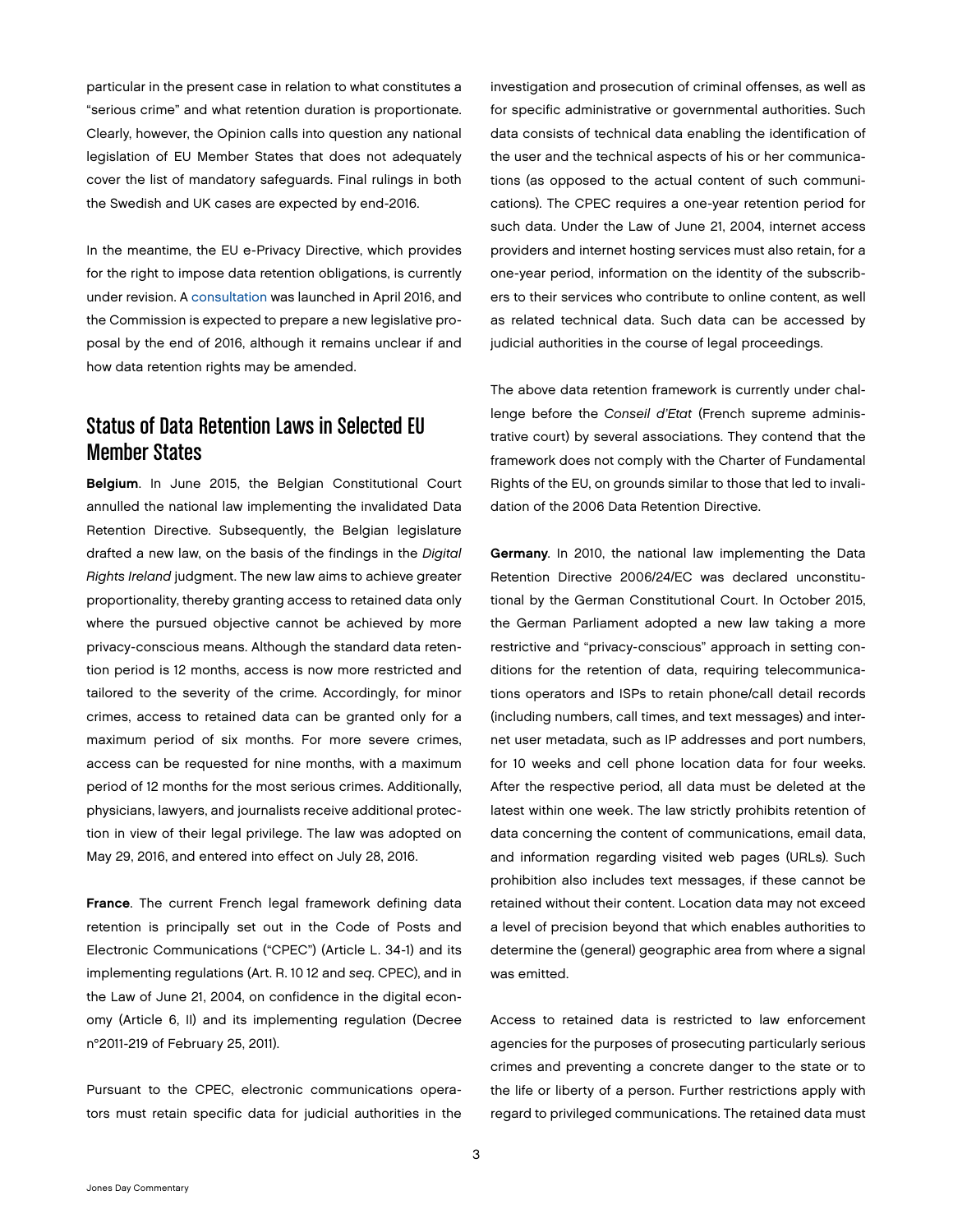be stored within Germany, and a high standard of data security must be ensured. The German Federal Network Agency is currently drafting guidelines to specify these standards, and these will hopefully set forth practical solutions.

The new data retention law went into effect on December 18, 2015, after publication in the *Federal Law Gazette* on December 17, 2015. The compliance deadline for concerned parties is 18 months. However, the data retention provisions have raised controversy and are currently under review by the Constitutional Court. While the court declined to issue a preliminary injunction against these provisions, a final judgment is still pending.

Italy. Notwithstanding the Italian Data Protection Authority's request for more privacy-conscious retention, the Italian legislator has largely disregarded the *Digital Rights Ireland* judgment. The topic is highly debated because, due to various subsequent acts aimed at anti-terrorism efforts, the retention terms under the Italian Privacy Code (Article 132) have been successively modified. The latest retention terms (24 months for telephone traffic, 12 months for IT traffic, and 30 days for unanswered calls) have been replaced—in connection with investigations for serious crimes such as terrorism, mass murder, civil war, organized crime, etc.—by an obligation for telecom operators to retain already collected data until June 30, 2017. Retention terms under Article 132 of the Italian Privacy Code will be reinstated as of July 2017, unless such terms are again prolonged or a new law is adopted.

Netherlands. In March 2015, the Dutch provisional judge (*voorzieningenrechter*) of the court in The Hague suspended the Dutch Telecommunications Data (Retention Obligation) Act (*Wet Bewaarplicht Telecommunicatiegegevens*). Following this suspension and the *Digital Rights Ireland* judgment, a member of the Dutch House of Representatives (*Tweede Kamer*) introduced a bill considering the repeal of the Telecommunications Data (Retention Obligation) Act. Furthermore, the Dutch Minister of Security and Justice has announced plans for a legislative proposal to amend the Telecommunications Act (*Telecommunicatiewet*) and the Code of Criminal Procedure (*Wetboek van Strafvordering*) in view of maintaining acceptable retention obligations under national law.

Spain. In Spain, Law 25/2007 of October 18, 2007 ("Spanish Data Retention Law"), which implemented the now-invalidated Data Retention Directive, addresses data retention related to electronic communications and public communications networks. The Spanish Data Retention Law is, however, in line with the Spanish Constitutional Court's rulings regarding the right of secrecy of communications: (i) data retained is only that which is related to the communication, not the content, and (ii) data transfers that affect a communication or specific communications are subject to prior judicial authorization.

As a general rule, the retention period obligation ceases 12 months from the date on which the communication occurred. However, legally and subject to prior consultation with telecom operators, this period can be increased to a maximum of two years and reduced to a minimum of six months, taking into account storage and data retention costs, the interests raised by the investigation, and in relation to only the detection and prosecution of serious crimes.

After the invalidation of the Data Retention Directive, the Spanish Data Retention Law underwent some modifications, e.g., in relation to sanctions and that data transfers must be made in electronic form within seven calendar to the authorized representatives mentioned in the Spanish Data Retention Law, among others. Furthermore, sanctions are categorized according to very serious, serious, and minor infractions in relation to the nonretention of data.

United Kingdom. The United Kingdom implemented the nowinvalidated Data Retention Directive in 2009 by way of the Data Retention (EC Directive) Regulations 2009. Following the Directive's invalidation, the United Kingdom passed the Data Retention and Investigatory Powers Act 2014 ("DRIPA") as an emergency measure, providing for varying data retention periods of up to 12 months. However, in July 2015, the UK High Court held that DRIPA was incompatible with human rights legislation. The UK government appealed this decision, resulting in the pending referral to the ECJ discussed in this *Commentary*. The UK government has also introduced the Investigatory Powers Bill into Parliament. This measure will modify UK law on investigations, interception, and data retention, and it currently proposes a 12-month data retention period.